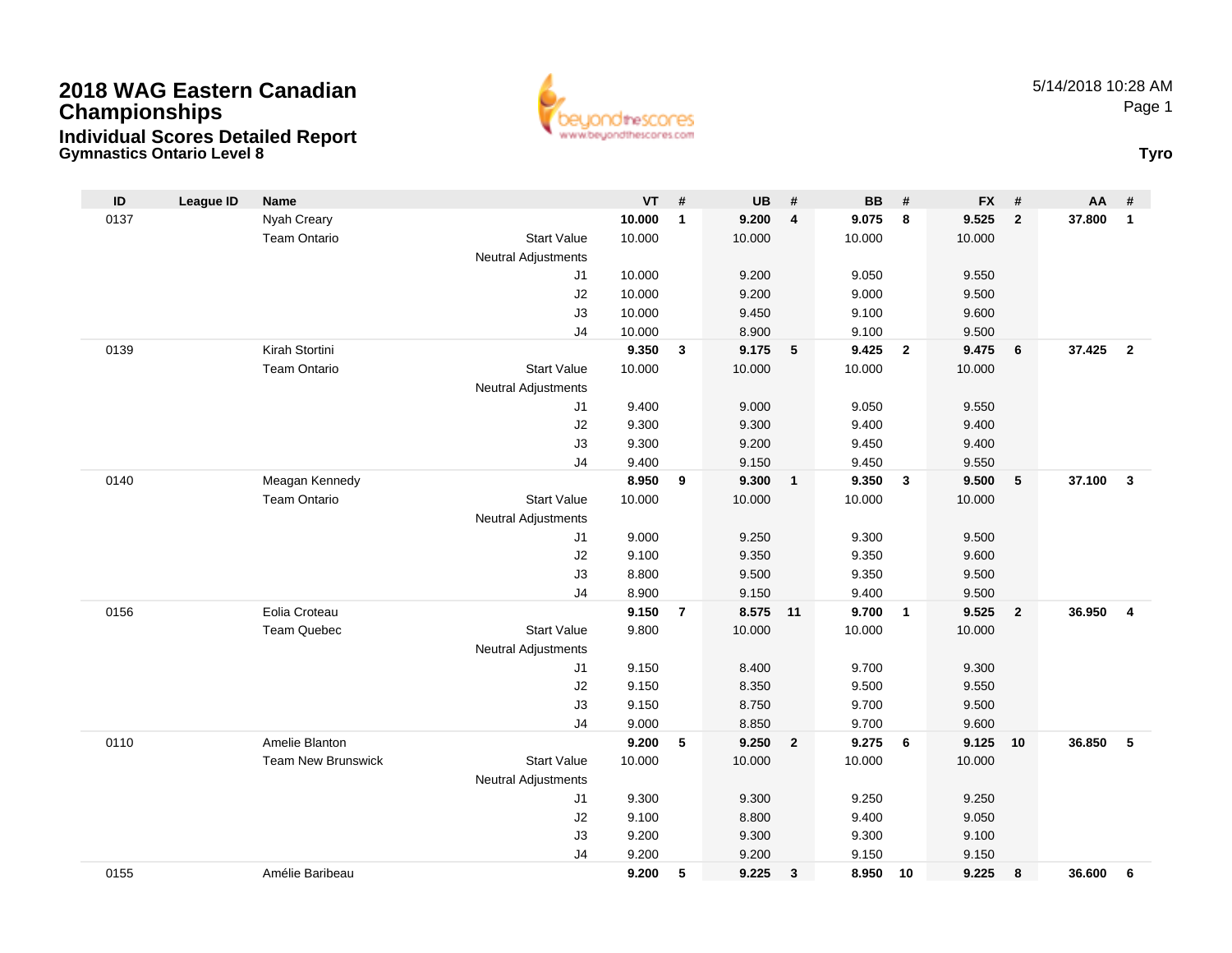| <b>Championships</b> | 2018 WAG Eastern Canadian<br><b>Individual Scores Detailed Report</b> |                            | theSCOCES<br>www.beuondthescores.com |              |                |                |                |                |                |                         | 5/14/2018 10:28 AM | Page 2                  |
|----------------------|-----------------------------------------------------------------------|----------------------------|--------------------------------------|--------------|----------------|----------------|----------------|----------------|----------------|-------------------------|--------------------|-------------------------|
|                      | <b>Team Quebec</b>                                                    | <b>Start Value</b>         | 10.000                               |              | 10.000         |                | 10.000         |                | 10.000         |                         |                    |                         |
|                      |                                                                       | Neutral Adjustments        |                                      |              |                |                |                |                |                |                         |                    |                         |
|                      |                                                                       | J1                         | 9.100                                |              | 9.200          |                | 9.200          |                | 9.250          |                         |                    |                         |
|                      |                                                                       | J2                         | 9.300                                |              | 9.100          |                | 8.800          |                | 9.200          |                         |                    |                         |
|                      |                                                                       | J3<br>J <sub>4</sub>       | 9.300<br>8.800                       |              | 9.300          |                | 9.000          |                | 9.200          |                         |                    |                         |
| 0158                 | Laurie-Anne Savard                                                    |                            | 9.350                                | $\mathbf{3}$ | 9.250<br>8.275 | 14             | 8.900<br>9.175 | $\overline{7}$ | 9.350<br>9.525 | $\overline{2}$          | 36.325             | $\overline{7}$          |
|                      | Team Quebec                                                           | <b>Start Value</b>         | 10.000                               |              | 10.000         |                | 10.000         |                | 10.000         |                         |                    |                         |
|                      |                                                                       | Neutral Adjustments        |                                      |              |                |                |                |                |                |                         |                    |                         |
|                      |                                                                       | J1                         | 9.300                                |              | 8.250          |                | 9.250          |                | 9.300          |                         |                    |                         |
|                      |                                                                       | J2                         | 9.400                                |              | 8.500          |                | 9.100          |                | 9.500          |                         |                    |                         |
|                      |                                                                       | J3                         | 9.350                                |              | 8.300          |                | 9.200          |                | 9.600          |                         |                    |                         |
|                      |                                                                       | J <sub>4</sub>             | 9.350                                |              | 8.000          |                | 9.150          |                | 9.550          |                         |                    |                         |
| 0157                 | Maxim Thibaudeau-Wright                                               |                            | 8.925                                | 10           | 8.900          | $\overline{7}$ | 9.075          | 8              | 9.325          | $\overline{7}$          | 36.225             | $\overline{\mathbf{8}}$ |
|                      | Team Quebec                                                           | <b>Start Value</b>         | 9.800                                |              | 10.000         |                | 10.000         |                | 10.000         |                         |                    |                         |
|                      |                                                                       | Neutral Adjustments        |                                      |              |                |                |                |                |                |                         |                    |                         |
|                      |                                                                       | J1                         | 8.950                                |              | 8.900          |                | 9.150          |                | 9.450          |                         |                    |                         |
|                      |                                                                       | J2                         | 9.000                                |              | 8.900          |                | 9.100          |                | 9.250          |                         |                    |                         |
|                      |                                                                       | J3                         | 8.700                                |              | 9.100          |                | 9.050          |                | 9.300          |                         |                    |                         |
|                      |                                                                       | J4                         | 8.900                                |              | 8.900          |                | 9.000          |                | 9.350          |                         |                    |                         |
| 0116                 | Kaylee Harrold                                                        |                            | 8.925                                | 10           | 9.075          | 6              | 9.350          | $\mathbf{3}$   | 8.425          | 18                      | 35.775             | $\overline{\mathbf{9}}$ |
|                      | <b>Team Newfoundland</b>                                              | <b>Start Value</b>         | 9.800                                |              | 10.000         |                | 10.000         |                | 10.000         |                         |                    |                         |
|                      |                                                                       | <b>Neutral Adjustments</b> |                                      |              |                |                |                |                |                |                         |                    |                         |
|                      |                                                                       | J1                         | 8.950                                |              | 9.050          |                | 9.350          |                | 8.350          |                         |                    |                         |
|                      |                                                                       | J2<br>J3                   | 8.900<br>8.900                       |              | 9.100<br>9.100 |                | 9.400<br>9.350 |                | 8.300<br>8.500 |                         |                    |                         |
|                      |                                                                       | J4                         | 9.000                                |              | 9.000          |                | 9.350          |                | 8.550          |                         |                    |                         |
| 0117                 | Julia Pace                                                            |                            | 8.550 15                             |              | 8.625          | 9              | 9.350          | 3              | 8.900          | 14                      | 35.425 10          |                         |
|                      | <b>Team Newfoundland</b>                                              | <b>Start Value</b>         | 9.000                                |              | 10.000         |                | 10.000         |                | 10.000         |                         |                    |                         |
|                      |                                                                       | <b>Neutral Adjustments</b> |                                      |              |                |                |                |                |                |                         |                    |                         |
|                      |                                                                       | J1                         | 8.200                                |              | 8.550          |                | 9.350          |                | 8.750          |                         |                    |                         |
|                      |                                                                       | J2                         | 8.600                                |              | 8.700          |                | 9.350          |                | 9.050          |                         |                    |                         |
|                      |                                                                       | J3                         | 8.500                                |              | 8.950          |                | 9.200          |                | 8.800          |                         |                    |                         |
|                      |                                                                       | J4                         | 8.600                                |              | 8.400          |                | 9.400          |                | 9.000          |                         |                    |                         |
| 0141                 | Abby Stretch                                                          |                            | 9.425 2                              |              | 7.350          | 17             | 8.950 10       |                | 9.600          | $\overline{\mathbf{1}}$ | 35.325 11          |                         |
|                      | Team Ontario                                                          | <b>Start Value</b>         | 10.000                               |              | 9.000          |                | 10.000         |                | 10.000         |                         |                    |                         |
|                      |                                                                       | Neutral Adjustments        |                                      |              |                |                |                |                |                |                         |                    |                         |
|                      |                                                                       | J1                         | 9.450                                |              | 7.400          |                | 8.950          |                | 9.600          |                         |                    |                         |
|                      |                                                                       | J2                         | 9.400                                |              | 7.350          |                | 8.950          |                | 9.650          |                         |                    |                         |
|                      |                                                                       | J3                         | 9.400                                |              | 7.350          |                | 8.600          |                | 9.600          |                         |                    |                         |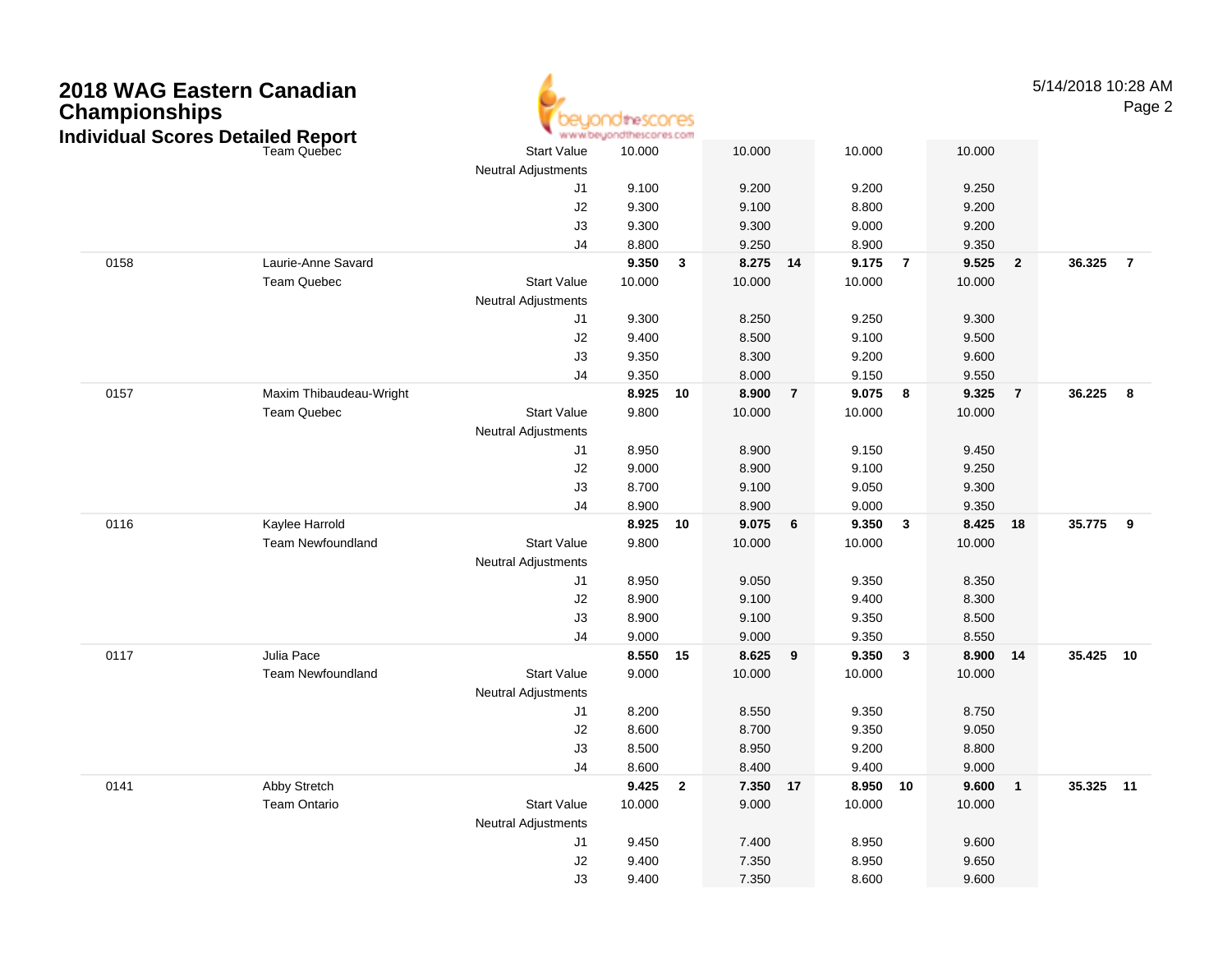

Page 3

|      | iurviuuai Scores Detaileu Neport |                            |       |                |        |    |          |    |          |    |           |  |
|------|----------------------------------|----------------------------|-------|----------------|--------|----|----------|----|----------|----|-----------|--|
|      |                                  | J4                         | 9.500 |                | 6.950  |    | 9.050    |    | 9.600    |    |           |  |
| 0146 | Victoria Covey                   |                            | 8.350 | 16             | 8.750  | 8  | 8.925    | 12 | 9.225    | 8  | 35.250 12 |  |
|      | Team PEI                         | <b>Start Value</b>         | 9.000 |                | 10.000 |    | 10.000   |    | 10.000   |    |           |  |
|      |                                  | Neutral Adjustments        |       |                |        |    |          |    |          |    |           |  |
|      |                                  | J <sub>1</sub>             | 8.300 |                | 8.650  |    | 9.150    |    | 8.900    |    |           |  |
|      |                                  | J2                         | 8.250 |                | 8.950  |    | 9.050    |    | 9.200    |    |           |  |
|      |                                  | J3                         | 8.600 |                | 8.850  |    | 8.650    |    | 9.300    |    |           |  |
|      |                                  | J4                         | 8.400 |                | 8.350  |    | 8.800    |    | 9.250    |    |           |  |
| 0127 | <b>Grace Slaunwhite</b>          |                            | 8.225 | 17             | 8.625  | 9  | 8.925    | 12 | 9.075 11 |    | 34.850 13 |  |
|      | <b>Team Nova Scotia</b>          | <b>Start Value</b>         | 9.000 |                | 10.000 |    | 10.000   |    | 10.000   |    |           |  |
|      |                                  | Neutral Adjustments        |       |                |        |    |          |    |          |    |           |  |
|      |                                  | J <sub>1</sub>             | 8.000 |                | 9.000  |    | 8.950    |    | 9.100    |    |           |  |
|      |                                  | J2                         | 8.150 |                | 8.650  |    | 8.750    |    | 9.050    |    |           |  |
|      |                                  | J3                         | 8.300 |                | 8.600  |    | 9.000    |    | 9.200    |    |           |  |
|      |                                  | J <sub>4</sub>             | 8.400 |                | 8.400  |    | 8.900    |    | 9.000    |    |           |  |
| 0128 | Janelle Nagle                    |                            | 8.900 | 12             | 8.300  | 13 | 8.675 14 |    | 8.925 12 |    | 34.800 14 |  |
|      | Team Nova Scotia                 | <b>Start Value</b>         | 9.800 |                | 9.500  |    | 10.000   |    | 10.000   |    |           |  |
|      |                                  | Neutral Adjustments        |       |                |        |    |          |    |          |    |           |  |
|      |                                  | J <sub>1</sub>             | 9.000 |                | 8.400  |    | 8.850    |    | 8.950    |    |           |  |
|      |                                  | J2                         | 8.750 |                | 8.300  |    | 8.650    |    | 8.800    |    |           |  |
|      |                                  | J3                         | 8.900 |                | 8.100  |    | 8.700    |    | 8.900    |    |           |  |
|      |                                  | J <sub>4</sub>             | 8.900 |                | 8.300  |    | 8.450    |    | 8.950    |    |           |  |
| 0145 | Maia MacLean                     |                            | 8.650 | 13             | 8.350  | 12 | 8.175 16 |    | 8.750    | 15 | 33.925 15 |  |
|      | Team PEI                         | <b>Start Value</b>         | 9.800 |                | 9.700  |    | 10.000   |    | 10.000   |    |           |  |
|      |                                  | Neutral Adjustments        |       |                |        |    |          |    |          |    |           |  |
|      |                                  | J <sub>1</sub>             | 8.500 |                | 8.300  |    | 8.250    |    | 8.950    |    |           |  |
|      |                                  | J2                         | 8.600 |                | 8.400  |    | 8.150    |    | 8.500    |    |           |  |
|      |                                  | J3                         | 8.900 |                | 8.600  |    | 8.100    |    | 8.800    |    |           |  |
|      |                                  | J <sub>4</sub>             | 8.700 |                | 8.200  |    | 8.200    |    | 8.700    |    |           |  |
| 0129 | Tessa Zhang                      |                            | 8.575 | 14             | 8.200  | 15 | 8.375 15 |    | 8.575 17 |    | 33.725 16 |  |
|      | <b>Team Nova Scotia</b>          | <b>Start Value</b>         | 9.800 |                | 10.000 |    | 10.000   |    | 9.700    |    |           |  |
|      |                                  | <b>Neutral Adjustments</b> |       |                |        |    |          |    |          |    |           |  |
|      |                                  | J1                         | 8.800 |                | 8.350  |    | 8.650    |    | 8.600    |    |           |  |
|      |                                  | J2                         | 8.500 |                | 8.050  |    | 8.250    |    | 8.450    |    |           |  |
|      |                                  | J3                         | 8.600 |                | 8.400  |    | 8.500    |    | 8.700    |    |           |  |
|      |                                  | J <sub>4</sub>             | 8.550 |                | 8.000  |    | 7.900    |    | 8.550    |    |           |  |
| 0126 | Emily Jones                      |                            | 9.150 | $\overline{7}$ | 7.675  | 16 | 7.800    | 17 | 8.700    | 16 | 33.325 17 |  |
|      | Team Nova Scotia                 | <b>Start Value</b>         | 9.800 |                | 10.000 |    | 9.500    |    | 10.000   |    |           |  |
|      |                                  | <b>Neutral Adjustments</b> |       |                |        |    |          |    |          |    |           |  |
|      |                                  | J <sub>1</sub>             | 9.200 |                | 7.900  |    | 7.750    |    | 8.800    |    |           |  |
|      |                                  |                            |       |                |        |    |          |    |          |    |           |  |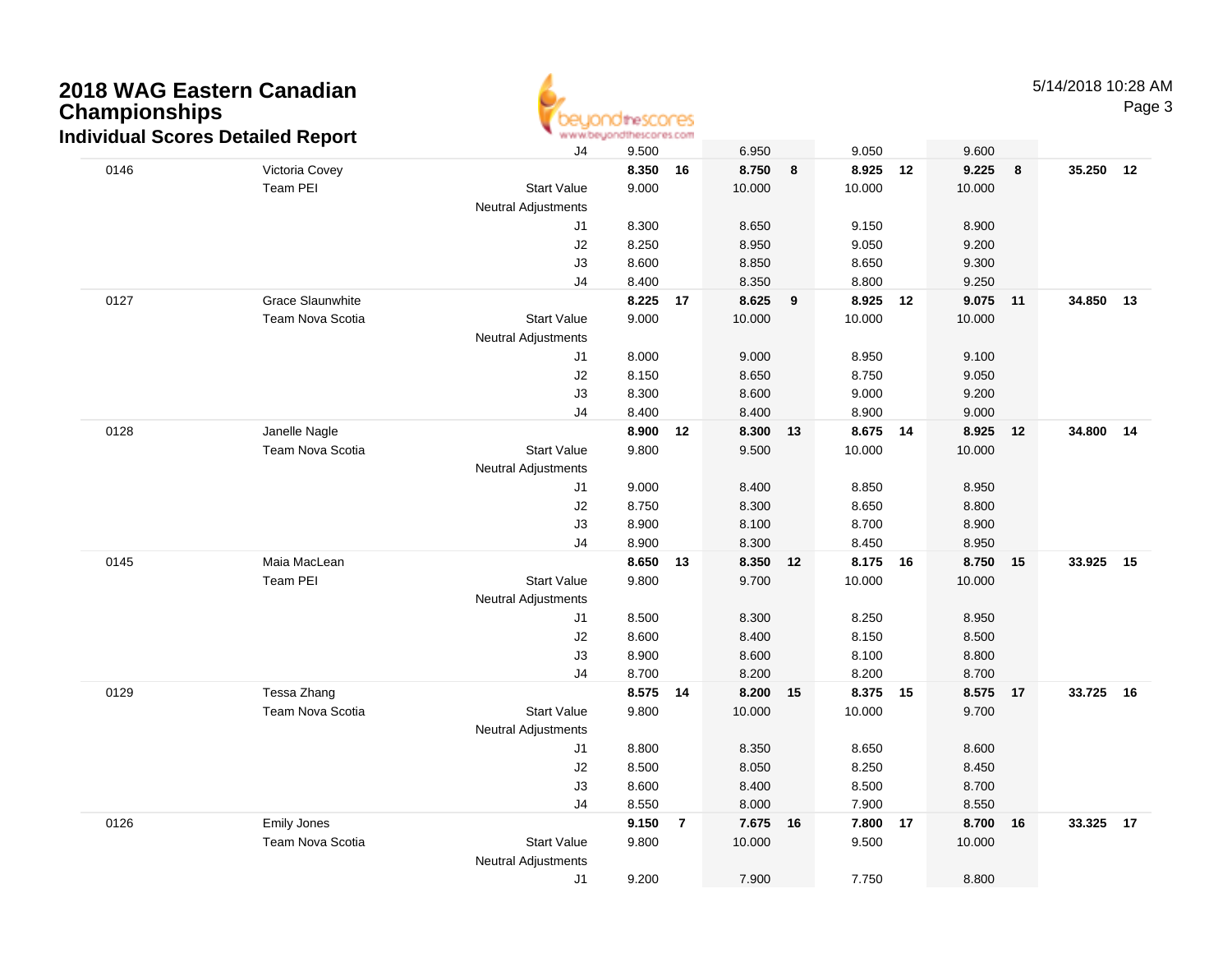

#### 5/14/2018 10:28 AMPage 4

|      | individual Scores Detailed Report |                            | All All Advisors/South and in Microfilm, as a straight |                                   |         |          |             |
|------|-----------------------------------|----------------------------|--------------------------------------------------------|-----------------------------------|---------|----------|-------------|
|      |                                   | J2                         | 9.100                                                  | 7.750                             | 7.850   | 8.650    |             |
|      |                                   | J3                         | 9.100                                                  | 7.300                             | 7.900   | 8.750    |             |
|      |                                   | J4                         | 9.200                                                  | 7.600                             | 7.700   | 8.600    |             |
| 0115 | Ryann Fradsham                    |                            | X.XXX<br>$\overline{\phantom{a}}$                      | X.XXX<br>$\overline{\phantom{a}}$ | $XXX -$ | 8.925 12 | 8.925<br>18 |
|      | <b>Team Newfoundland</b>          | <b>Start Value</b>         |                                                        |                                   |         | 10.000   |             |
|      |                                   | <b>Neutral Adjustments</b> |                                                        |                                   |         |          |             |
|      |                                   | J1                         |                                                        |                                   |         | 8.800    |             |
|      |                                   | J2                         |                                                        |                                   |         | 8.950    |             |
|      |                                   | J3                         |                                                        |                                   |         | 9.000    |             |
|      |                                   | J4                         |                                                        |                                   |         | 8.900    |             |

### **Gymnastics Ontario Level 8**

| ID   | League ID | <b>Name</b>         |                            | <b>VT</b> | #                       | <b>UB</b> | #              | <b>BB</b> | #              | <b>FX</b> | #            | $AA$ # |                         |
|------|-----------|---------------------|----------------------------|-----------|-------------------------|-----------|----------------|-----------|----------------|-----------|--------------|--------|-------------------------|
| 0151 |           | Jasmine Lussier     |                            | 9.400     | 5                       | 9.300     | 5              | 9.400     | 3              | 9.375     | 6            | 37.475 | $\overline{1}$          |
|      |           | <b>Team Quebec</b>  | <b>Start Value</b>         | 10.000    |                         | 10.000    |                | 10.000    |                | 10.000    |              |        |                         |
|      |           |                     | Neutral Adjustments        |           |                         |           |                |           |                |           |              |        |                         |
|      |           |                     | J <sub>1</sub>             | 9.400     |                         | 9.400     |                | 9.400     |                | 9.450     |              |        |                         |
|      |           |                     | J2                         | 9.500     |                         | 9.300     |                | 9.450     |                | 9.400     |              |        |                         |
|      |           |                     | J3                         | 9.200     |                         | 9.150     |                | 9.400     |                | 9.350     |              |        |                         |
|      |           |                     | J4                         | 9.400     |                         | 9.300     |                | 9.250     |                | 9.350     |              |        |                         |
| 0138 |           | Ava Stewart         |                            | 9.525     | $\overline{\mathbf{2}}$ | 8.950     | 10             | 9.425     | $\overline{2}$ | 9.475     | 3            | 37.375 | $\overline{\mathbf{2}}$ |
|      |           | <b>Team Ontario</b> | <b>Start Value</b>         | 10.000    |                         | 10.000    |                | 10.000    |                | 10.000    |              |        |                         |
|      |           |                     | Neutral Adjustments        |           |                         |           |                |           |                |           |              |        |                         |
|      |           |                     | J1                         | 9.500     |                         | 8.700     |                | 9.250     |                | 9.550     |              |        |                         |
|      |           |                     | J2                         | 9.700     |                         | 8.900     |                | 9.450     |                | 9.300     |              |        |                         |
|      |           |                     | J3                         | 9.500     |                         | 9.000     |                | 9.400     |                | 9.400     |              |        |                         |
|      |           |                     | J4                         | 9.550     |                         | 9.050     |                | 9.500     |                | 9.600     |              |        |                         |
| 0136 |           | Grace Kelly         |                            | 9.300     | $\overline{7}$          | 9.475     | $\overline{1}$ | 9.025     | 9              | 9.500     | $\mathbf{2}$ | 37.300 | $\overline{\mathbf{3}}$ |
|      |           | <b>Team Ontario</b> | <b>Start Value</b>         | 10.000    |                         |           |                | 10.000    |                | 10.000    |              |        |                         |
|      |           |                     | <b>Neutral Adjustments</b> |           |                         |           |                |           |                |           |              |        |                         |
|      |           |                     | J1                         | 9.300     |                         | 9.500     |                | 9.050     |                | 9.650     |              |        |                         |
|      |           |                     | J2                         | 9.200     |                         | 9.450     |                | 9.150     |                | 9.450     |              |        |                         |
|      |           |                     | J3                         | 9.300     |                         | 9.500     |                | 9.000     |                | 9.550     |              |        |                         |
|      |           |                     | J <sub>4</sub>             | 9.350     |                         | 9.400     |                | 8.950     |                | 9.450     |              |        |                         |
| 0134 |           | Sarah Gantlett      |                            | 9.600     | $\overline{1}$          | 8.750     | 13             | 9.300     | - 6            | 9.550     | $\mathbf{1}$ | 37.200 | $\overline{4}$          |
|      |           | <b>Team Ontario</b> | <b>Start Value</b>         | 10.000    |                         | 10.000    |                |           |                | 10.000    |              |        |                         |
|      |           |                     | Neutral Adjustments        |           |                         |           |                |           |                |           |              |        |                         |
|      |           |                     | J <sub>1</sub>             | 9.500     |                         | 8.900     |                | 9.400     |                | 9.600     |              |        |                         |

**Novice**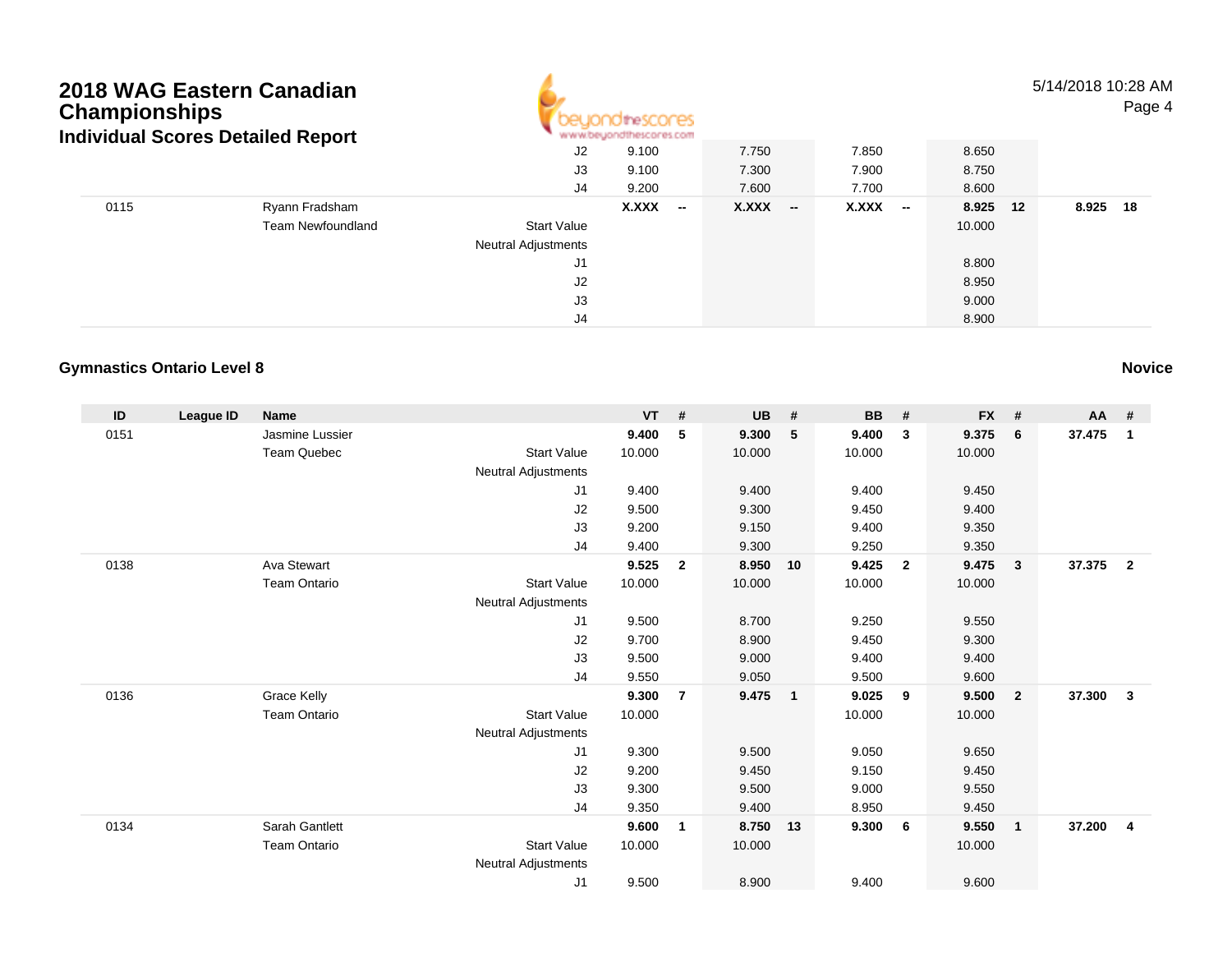| <b>Championships</b> | 2018 WAG Eastern Canadian<br><b>Individual Scores Detailed Report</b> | www.beuor                  | OtheSCOCES              |                          |                         |                |                         |                         |                         |                | 5/14/2018 10:28 AM | Page 5         |
|----------------------|-----------------------------------------------------------------------|----------------------------|-------------------------|--------------------------|-------------------------|----------------|-------------------------|-------------------------|-------------------------|----------------|--------------------|----------------|
|                      |                                                                       | J2<br>J3<br>J4             | 9.600<br>9.600<br>9.700 |                          | 8.700<br>8.800<br>8.700 |                | 9.100<br>9.250<br>9.350 |                         | 9.600<br>9.400<br>9.500 |                |                    |                |
| 0135                 | Krysta Ioannidis                                                      |                            | 8.950                   | - 14                     | 9.400                   | $\overline{2}$ | 9.375                   | $\overline{4}$          | 9.400                   | 4              | 37.125             | 5              |
|                      | <b>Team Ontario</b>                                                   | <b>Start Value</b>         | 9.500                   |                          | 10.000                  |                | 10.000                  |                         | 10.000                  |                |                    |                |
|                      |                                                                       | <b>Neutral Adjustments</b> |                         |                          |                         |                |                         |                         |                         |                |                    |                |
|                      |                                                                       | J1                         | 9.000                   |                          | 9.400                   |                | 9.300                   |                         | 9.400                   |                |                    |                |
|                      |                                                                       | J2                         | 8.900                   |                          | 9.350                   |                | 9.500                   |                         | 9.500                   |                |                    |                |
|                      |                                                                       | J3                         | 8.900                   |                          | 9.650                   |                | 9.300                   |                         | 9.400                   |                |                    |                |
|                      |                                                                       | J <sub>4</sub>             | 9.000                   |                          | 9.400                   |                | 9.450                   |                         | 9.300                   |                |                    |                |
| 0109                 | <b>Sydney Stevens</b>                                                 |                            | 9.450                   | $\overline{4}$           | 9.200                   | 6              | 9.325                   | 5                       | 8.700                   | 17             | 36.675             | 6              |
|                      | <b>Team New Brunswick</b>                                             | <b>Start Value</b>         | 10.000                  |                          | 10.000                  |                | 10.800                  |                         | 10.000                  |                |                    |                |
|                      |                                                                       | <b>Neutral Adjustments</b> |                         |                          |                         |                |                         |                         |                         |                |                    |                |
|                      |                                                                       | J1                         | 9.500                   |                          | 9.100                   |                | 9.300                   |                         | 8.950                   |                |                    |                |
|                      |                                                                       | J2<br>J3                   | 9.400<br>9.000          |                          | 9.300<br>9.200          |                | 9.450<br>9.300          |                         | 8.300<br>8.600          |                |                    |                |
|                      |                                                                       | J <sub>4</sub>             | 9.500                   |                          | 9.200                   |                | 9.350                   |                         | 8.800                   |                |                    |                |
| 0153                 | Léa Tardif                                                            |                            | 9.475                   | $\mathbf{3}$             | 8.225                   | 15             | 9.550                   | $\overline{\mathbf{1}}$ | 9.200                   | 8              | 36.450             | $\overline{7}$ |
|                      | <b>Team Quebec</b>                                                    | <b>Start Value</b>         | 10.000                  |                          | 8.900                   |                | 10.000                  |                         | 10.000                  |                |                    |                |
|                      |                                                                       | <b>Neutral Adjustments</b> |                         |                          |                         |                |                         |                         | $-0.100$                |                |                    |                |
|                      |                                                                       | J1                         | 9.450                   |                          | 8.150                   |                | 9.650                   |                         | 9.350                   |                |                    |                |
|                      |                                                                       | J2                         | 9.400                   |                          | 8.550                   |                | 9.550                   |                         | 9.250                   |                |                    |                |
|                      |                                                                       | J3                         | 9.550                   |                          | 8.000                   |                | 9.550                   |                         | 9.400                   |                |                    |                |
|                      |                                                                       | J <sub>4</sub>             | 9.500                   |                          | 8.300                   |                | 9.400                   |                         | 9.200                   |                |                    |                |
| 0106                 | Shea-Lynne Blanchard                                                  |                            | 9.100                   | - 9                      | 9.350                   | 3              | 9.225                   | $\overline{7}$          | 8.700                   | 17             | 36.375             | 8              |
|                      | <b>Team New Brunswick</b>                                             | <b>Start Value</b>         | 10.000                  |                          | 10.000                  |                | 10.000                  |                         | 10.000                  |                |                    |                |
|                      |                                                                       | <b>Neutral Adjustments</b> |                         |                          |                         |                |                         |                         |                         |                |                    |                |
|                      |                                                                       | J1                         | 9.150                   |                          | 9.350                   |                | 9.250                   |                         | 9.050                   |                |                    |                |
|                      |                                                                       | J2                         | 9.100                   |                          | 9.550                   |                | 9.050                   |                         | 8.450                   |                |                    |                |
|                      |                                                                       | J3                         | 8.800                   |                          | 9.000                   |                | 9.400                   |                         | 8.650                   |                |                    |                |
|                      |                                                                       | J <sub>4</sub>             | 9.100                   |                          | 9.350                   |                | 9.200                   |                         | 8.750                   |                |                    |                |
| 0123                 | Molly Robertson                                                       |                            | 9.100                   | 9                        | 9.100                   | $\overline{7}$ | 9.025                   | 9                       | 9.050                   | 10             | 36.275             | 9              |
|                      | Team Nova Scotia                                                      | <b>Start Value</b>         | 9.800                   |                          | 10.000                  |                | 10.000                  |                         | 10.000                  |                |                    |                |
|                      |                                                                       | Neutral Adjustments        |                         |                          |                         |                |                         |                         |                         |                |                    |                |
|                      |                                                                       | J1                         | 9.250                   |                          | 9.200                   |                | 9.050                   |                         | 9.150                   |                |                    |                |
|                      |                                                                       | J2                         | 9.000                   |                          | 9.100                   |                | 8.900                   |                         | 8.900                   |                |                    |                |
|                      |                                                                       | J3                         | 9.200                   |                          | 9.000                   |                | 9.200                   |                         | 8.950                   |                |                    |                |
|                      |                                                                       | J <sub>4</sub>             | 8.900                   |                          | 9.100                   |                | 9.000                   |                         | 9.150                   |                |                    |                |
| 0113                 | Abigail Dancey                                                        |                            | 9.400                   | $\overline{\phantom{0}}$ | 8.850 11                |                | 8.750 12                |                         | 9.250                   | $\overline{7}$ | 36.250 10          |                |
|                      | Team Newfoundland                                                     | <b>Start Value</b>         | 10.000                  |                          |                         |                | 10.000                  |                         | 10.000                  |                |                    |                |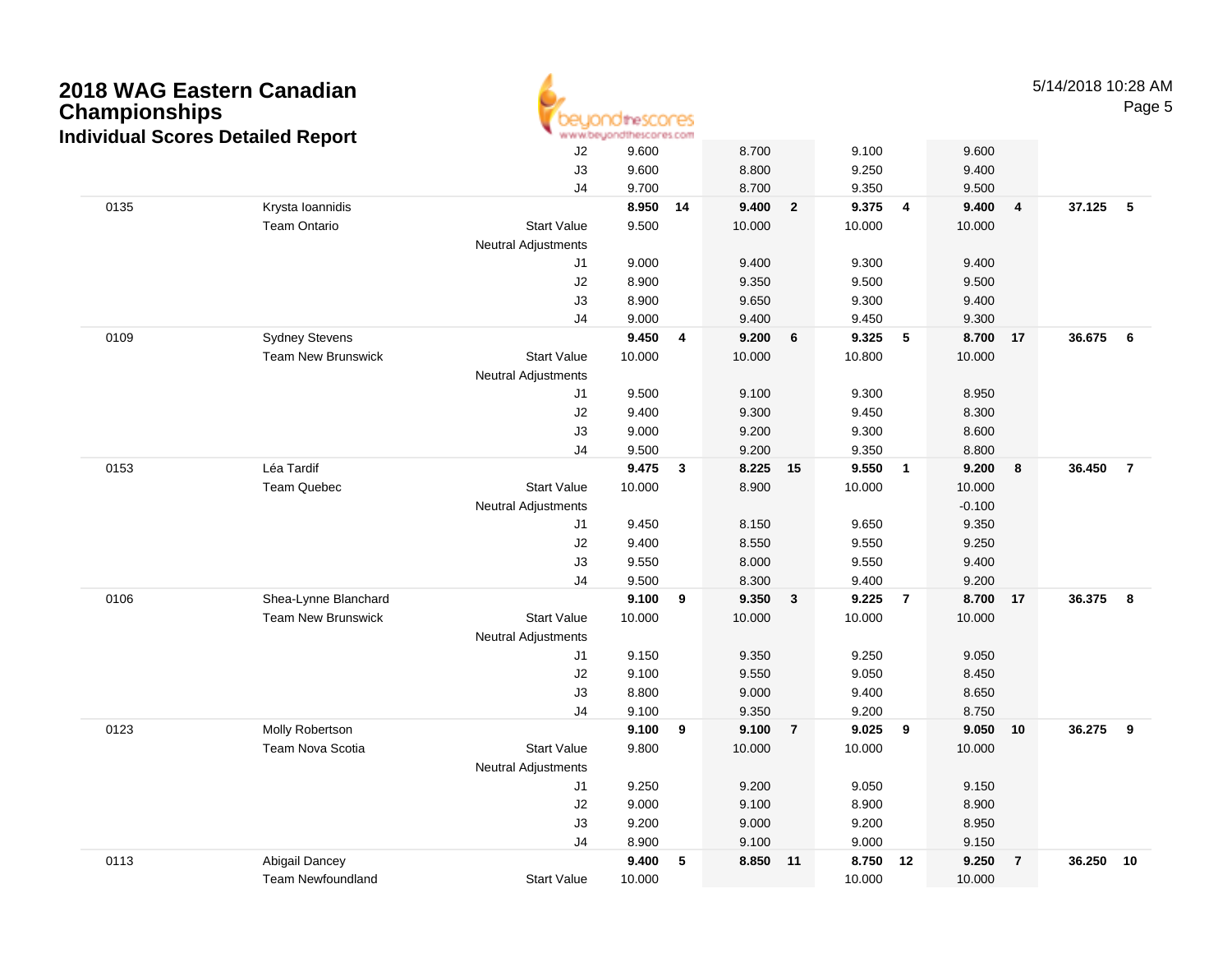

5/14/2018 10:28 AMPage 6

|      |                           | <b>Neutral Adjustments</b> |            |    |          |    |          |   |        |                         |           |    |
|------|---------------------------|----------------------------|------------|----|----------|----|----------|---|--------|-------------------------|-----------|----|
|      |                           | J1                         | 9.400      |    | 9.050    |    | 8.750    |   | 9.250  |                         |           |    |
|      |                           | J2                         | 9.400      |    | 8.850    |    | 8.750    |   | 9.250  |                         |           |    |
|      |                           | J3                         | 9.400      |    | 8.850    |    | 8.800    |   | 9.000  |                         |           |    |
|      |                           | J4                         | 9.500      |    | 8.750    |    | 8.700    |   | 9.300  |                         |           |    |
| 0124 | Clara Jackson             |                            | $9.000$ 13 |    | 9.050    | 8  | 8.950 11 |   | 9.025  | 12                      | 36.025 11 |    |
|      | Team Nova Scotia          | <b>Start Value</b>         | 10.000     |    | 10.000   |    | 10.000   |   | 10.000 |                         |           |    |
|      |                           | Neutral Adjustments        |            |    |          |    |          |   |        |                         |           |    |
|      |                           | J1                         | 8.950      |    | 9.150    |    | 8.950    |   | 9.050  |                         |           |    |
|      |                           | J2                         | 9.000      |    | 9.100    |    | 8.950    |   | 9.000  |                         |           |    |
|      |                           | J3                         | 9.000      |    | 9.000    |    | 8.900    |   | 9.150  |                         |           |    |
|      |                           | J4                         | 9.000      |    | 9.000    |    | 9.050    |   | 8.950  |                         |           |    |
| 0107 | <b>Grace McWilliam</b>    |                            | 9.100      | 9  | 8.975    | 9  | 8.475 14 |   | 9.400  | $\overline{\mathbf{4}}$ | 35.950    | 12 |
|      | <b>Team New Brunswick</b> | <b>Start Value</b>         | 10.000     |    | 10.000   |    | 9.500    |   | 10.000 |                         |           |    |
|      |                           | Neutral Adjustments        |            |    |          |    |          |   |        |                         |           |    |
|      |                           | J1                         | 9.200      |    | 9.000    |    | 8.650    |   | 9.500  |                         |           |    |
|      |                           | J2                         | 9.000      |    | 9.300    |    | 8.650    |   | 9.300  |                         |           |    |
|      |                           | J3                         | 8.900      |    | 8.950    |    | 8.300    |   | 9.400  |                         |           |    |
|      |                           | J4                         | 9.200      |    | 8.850    |    | 8.300    |   | 9.400  |                         |           |    |
| 0144 | Sophie Mayne              |                            | 9.250      | 8  | 8.575 14 |    | 9.100    | 8 | 8.850  | 16                      | 35.775 13 |    |
|      | Team PEI                  | <b>Start Value</b>         | 9.800      |    | 10.000   |    | 10.000   |   | 10.000 |                         |           |    |
|      |                           | <b>Neutral Adjustments</b> |            |    |          |    |          |   |        |                         |           |    |
|      |                           | J1                         | 9.350      |    | 8.650    |    | 9.100    |   | 8.900  |                         |           |    |
|      |                           | $\sf J2$                   | 9.200      |    | 8.400    |    | 9.200    |   | 8.800  |                         |           |    |
|      |                           | J3                         | 9.200      |    | 8.650    |    | 9.100    |   | 8.800  |                         |           |    |
|      |                           | J4                         | 9.300      |    | 8.500    |    | 8.800    |   | 8.900  |                         |           |    |
| 0152 | Mai-Ann Do                |                            | 8.200      | 18 | 9.325    | 4  | 8.625 13 |   | 9.025  | 12                      | 35.175 14 |    |
|      | <b>Team Quebec</b>        | <b>Start Value</b>         | 9.000      |    | 10.000   |    | 10.000   |   | 10.000 |                         |           |    |
|      |                           | <b>Neutral Adjustments</b> |            |    |          |    |          |   |        |                         |           |    |
|      |                           | J1                         | 8.150      |    | 9.200    |    | 8.800    |   | 9.150  |                         |           |    |
|      |                           | J2                         | 8.400      |    | 9.600    |    | 8.650    |   | 8.900  |                         |           |    |
|      |                           | J3                         | 8.250      |    | 9.350    |    | 8.600    |   | 9.200  |                         |           |    |
|      |                           | J4                         | 8.100      |    | 9.300    |    | 8.600    |   | 8.900  |                         |           |    |
| 0108 | Jayda Watanabe            |                            | 8.675 17   |    | 8.800    | 12 | 8.450 15 |   | 9.050  | 10                      | 34.975 15 |    |
|      | <b>Team New Brunswick</b> | <b>Start Value</b>         | 10.000     |    | 10.000   |    | 9.500    |   | 10.000 |                         |           |    |
|      |                           | Neutral Adjustments        |            |    |          |    |          |   |        |                         |           |    |
|      |                           | J1                         | 8.550      |    | 8.950    |    | 8.400    |   | 9.200  |                         |           |    |
|      |                           | $\sf J2$                   | 8.700      |    | 9.100    |    | 8.700    |   | 9.000  |                         |           |    |
|      |                           | J3                         | 8.650      |    | 8.550    |    | 8.300    |   | 8.950  |                         |           |    |
|      |                           | J <sub>4</sub>             | 8.700      |    | 8.650    |    | 8.500    |   | 9.100  |                         |           |    |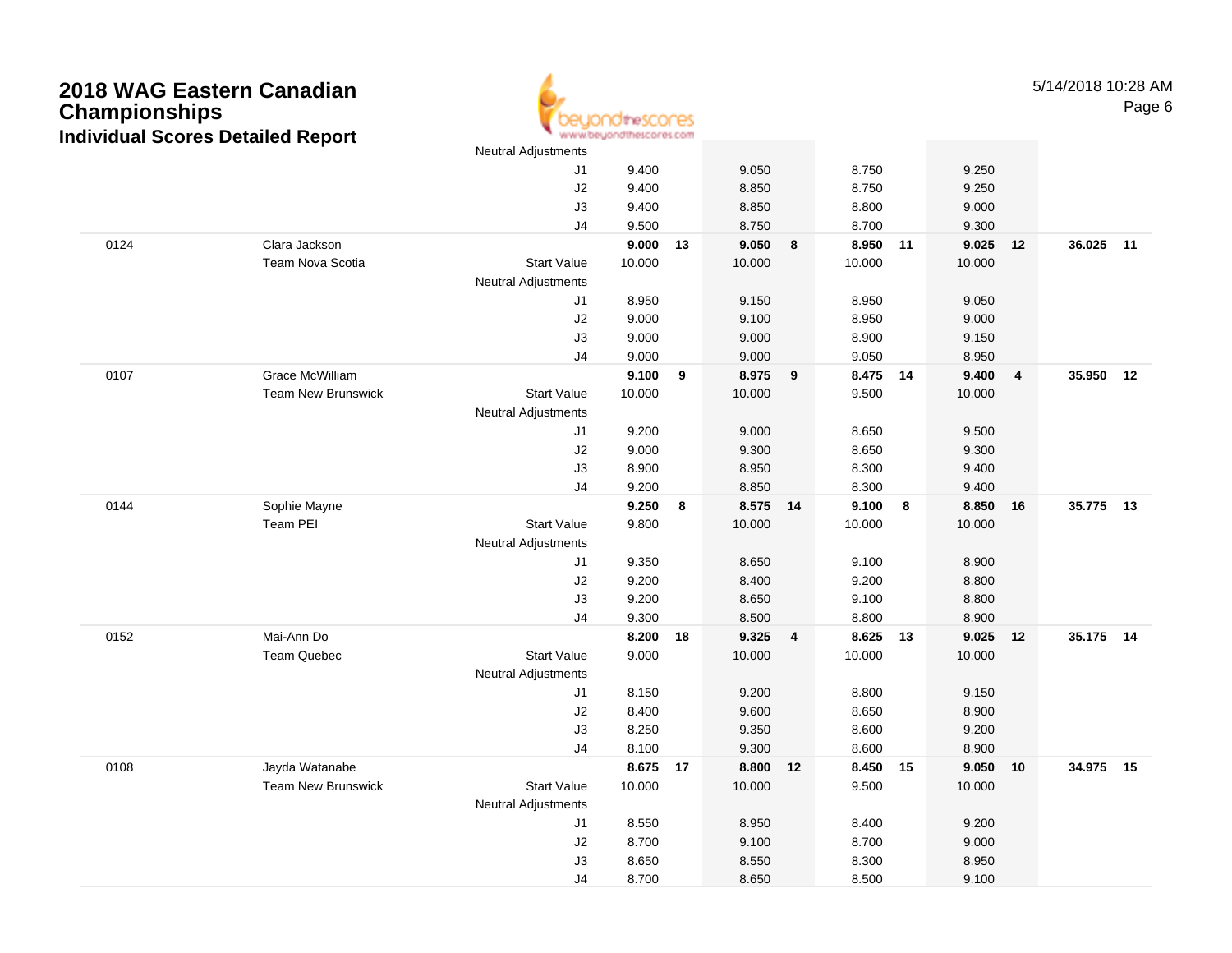| 2018 WAG Eastern Canadian<br><b>Championships</b><br><b>Individual Scores Detailed Report</b> |                         |                     | heSCOCES |    |        |    |        |    |        |    | 5/14/2018 10:28 AM | Page 7 |
|-----------------------------------------------------------------------------------------------|-------------------------|---------------------|----------|----|--------|----|--------|----|--------|----|--------------------|--------|
| 0154                                                                                          | Sandrine Gagnon Lozin   |                     | 8.950    | 14 | 8.075  | 17 | 8.350  | 16 | 9.200  | 8  | 34.575             | 16     |
|                                                                                               | <b>Team Quebec</b>      | <b>Start Value</b>  | 9.800    |    | 10.000 |    | 10.000 |    | 10.000 |    |                    |        |
|                                                                                               |                         | Neutral Adjustments |          |    |        |    |        |    |        |    |                    |        |
|                                                                                               |                         | J <sub>1</sub>      | 9.000    |    | 8.000  |    | 8.600  |    | 9.250  |    |                    |        |
|                                                                                               |                         | J2                  | 8.900    |    | 8.150  |    | 8.150  |    | 8.900  |    |                    |        |
|                                                                                               |                         | J3                  | 8.900    |    | 7.800  |    | 8.350  |    | 9.250  |    |                    |        |
|                                                                                               |                         | J4                  | 9.100    |    | 8.400  |    | 8.350  |    | 9.150  |    |                    |        |
| 0125                                                                                          | Hali Dolan              |                     | 9.050 12 |    | 8.100  | 16 | 8.250  | 17 | 8.975  | 14 | 34.375             | 17     |
|                                                                                               | <b>Team Nova Scotia</b> | <b>Start Value</b>  | 10.000   |    | 10.000 |    | 10.000 |    | 10.000 |    |                    |        |
|                                                                                               |                         | Neutral Adjustments |          |    |        |    |        |    |        |    |                    |        |
|                                                                                               |                         | J <sub>1</sub>      | 9.100    |    | 8.100  |    | 8.050  |    | 9.000  |    |                    |        |
|                                                                                               |                         | J2                  | 9.000    |    | 8.400  |    | 8.250  |    | 8.900  |    |                    |        |
|                                                                                               |                         | J3                  | 9.200    |    | 8.100  |    | 8.350  |    | 8.950  |    |                    |        |
|                                                                                               |                         | J4                  | 9.000    |    | 7.900  |    | 8.250  |    | 9.150  |    |                    |        |
| 0122                                                                                          | Caelan Bye              |                     | 8.725    | 16 | 7.700  | 18 | 7.450  | 18 | 8.950  | 15 | 32.825             | 18     |
|                                                                                               | <b>Team Nova Scotia</b> | <b>Start Value</b>  | 9.800    |    | 10.000 |    | 9.500  |    | 10.000 |    |                    |        |
|                                                                                               |                         | Neutral Adjustments |          |    |        |    |        |    |        |    |                    |        |
|                                                                                               |                         | J1                  | 8.800    |    | 7.900  |    | 7.700  |    | 9.000  |    |                    |        |
|                                                                                               |                         | J2                  | 8.700    |    | 7.600  |    | 7.400  |    | 9.100  |    |                    |        |
|                                                                                               |                         | J3                  | 8.750    |    | 7.400  |    | 7.500  |    | 8.700  |    |                    |        |

J4

8.600 7.800 7.350 8.900

### **Gymnastics Ontario Level 8**

| ID   | League ID | Name                    |                            | <b>VT</b> | #                       | <b>UB</b> | #              | <b>BB</b> | #   | <b>FX</b> | #              | <b>AA</b> | #              |
|------|-----------|-------------------------|----------------------------|-----------|-------------------------|-----------|----------------|-----------|-----|-----------|----------------|-----------|----------------|
| 0132 |           | Alexa Vigliatore        |                            | 9.450     | $\overline{\mathbf{3}}$ | 8.900     | $\overline{7}$ | 9.600     | - 1 | 9.500     | - 3            | 37.450    | -1             |
|      |           | <b>Team Ontario</b>     | <b>Start Value</b>         | 10.000    |                         | 10.000    |                | 10.000    |     | 10.000    |                |           |                |
|      |           |                         | <b>Neutral Adjustments</b> |           |                         |           |                |           |     |           |                |           |                |
|      |           |                         | J1                         | 9.400     |                         | 8.950     |                | 9.600     |     | 9.650     |                |           |                |
|      |           |                         | J2                         | 9.250     |                         | 8.750     |                | 9.600     |     | 9.500     |                |           |                |
|      |           |                         | J3                         | 9.500     |                         | 8.950     |                | 9.400     |     | 9.500     |                |           |                |
|      |           |                         | J4                         | 9.500     |                         | 8.850     |                | 9.600     |     | 9.300     |                |           |                |
| 0133 |           | <b>Madison Capretta</b> |                            | 9.2756    |                         | 9.525     | $\blacksquare$ | 8.975     | - 9 | 9.475     | $\overline{4}$ | 37.250    | $\overline{2}$ |
|      |           | <b>Team Ontario</b>     | <b>Start Value</b>         | 10.000    |                         | 10.000    |                | 10.000    |     | 10.000    |                |           |                |
|      |           |                         | <b>Neutral Adjustments</b> |           |                         |           |                |           |     |           |                |           |                |
|      |           |                         | J <sub>1</sub>             | 9.200     |                         | 9.650     |                | 9.050     |     | 9.350     |                |           |                |
|      |           |                         | J <sub>2</sub>             | 9.200     |                         | 9.450     |                | 8.900     |     | 9.200     |                |           |                |
|      |           |                         | J3                         | 9.400     |                         | 9.550     |                | 8.800     |     | 9.600     |                |           |                |
|      |           |                         | J4                         | 9.350     |                         | 9.500     |                | 9.100     |     | 9.650     |                |           |                |

**Open**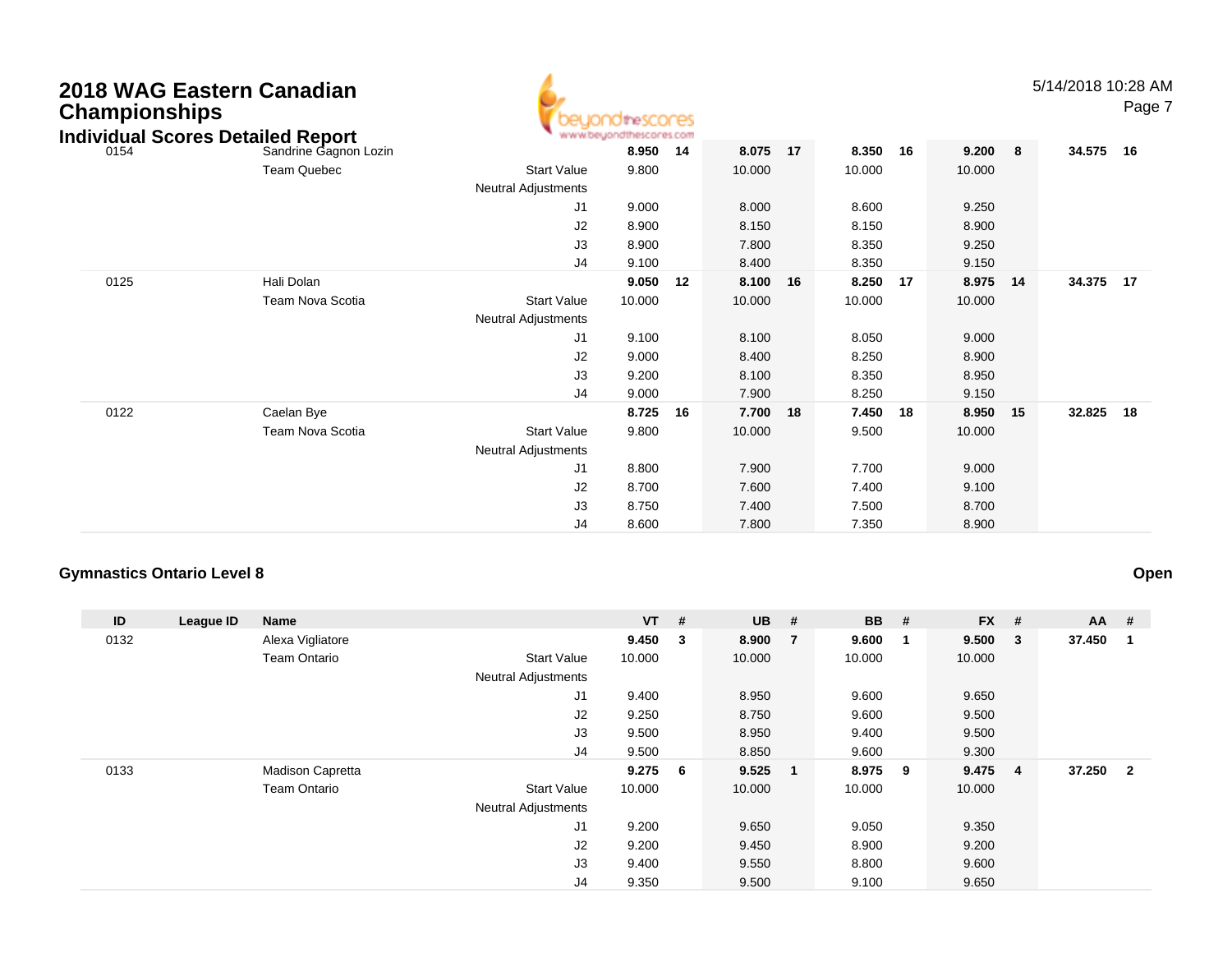| <b>Championships</b> | 2018 WAG Eastern Canadian<br><b>Individual Scores Detailed Report</b> |                            | thescores<br>www.beyondthescores.com |                         |        |                |        |                 |        |              | 5/14/2018 10:28 AM | Page 8                  |
|----------------------|-----------------------------------------------------------------------|----------------------------|--------------------------------------|-------------------------|--------|----------------|--------|-----------------|--------|--------------|--------------------|-------------------------|
| 0148                 | Maria Cyr                                                             |                            | 9.400                                | 4                       | 9.275  | $\overline{2}$ | 9.425  | $\overline{2}$  | 9.150  | 6            | 37.250             | $\overline{\mathbf{2}}$ |
|                      | <b>Team Quebec</b>                                                    | <b>Start Value</b>         | 10.000                               |                         | 10.000 |                | 10.000 |                 | 10.000 |              |                    |                         |
|                      |                                                                       | <b>Neutral Adjustments</b> |                                      |                         |        |                |        |                 |        |              |                    |                         |
|                      |                                                                       | J1                         | 9.400                                |                         | 9.200  |                | 9.650  |                 | 9.500  |              |                    |                         |
|                      |                                                                       | J <sub>2</sub>             | 9.500                                |                         | 9.100  |                | 9.300  |                 | 9.100  |              |                    |                         |
|                      |                                                                       | J3                         | 9.200                                |                         | 9.350  |                | 9.400  |                 | 9.200  |              |                    |                         |
|                      |                                                                       | J4                         | 9.400                                |                         | 9.350  |                | 9.450  |                 | 9.100  |              |                    |                         |
| 0197                 | Marina Rose                                                           |                            | 9.225                                | 9                       | 9.250  | 3              | 9.150  | -5              | 9.450  | 5            | 37.075             | $\overline{4}$          |
|                      | <b>Team Ontario</b>                                                   | <b>Start Value</b>         | 10.000                               |                         | 10.000 |                | 10.000 |                 | 10.000 |              |                    |                         |
|                      |                                                                       | <b>Neutral Adjustments</b> |                                      |                         |        |                |        |                 |        |              |                    |                         |
|                      |                                                                       | J1                         | 9.150                                |                         | 9.450  |                | 9.300  |                 | 9.400  |              |                    |                         |
|                      |                                                                       | J <sub>2</sub>             | 9.300                                |                         | 9.350  |                | 9.100  |                 | 9.650  |              |                    |                         |
|                      |                                                                       | J3                         | 9.400                                |                         | 9.150  |                | 9.000  |                 | 9.400  |              |                    |                         |
|                      |                                                                       | J4                         | 9.100                                |                         | 9.050  |                | 9.200  |                 | 9.500  |              |                    |                         |
| 0147                 | Jade Robert                                                           |                            | 9.575                                | $\overline{\mathbf{2}}$ | 9.050  | 6              | 9.200  | $\mathbf{3}$    | 9.150  | 6            | 36.975             | $-5$                    |
|                      | <b>Team Quebec</b>                                                    | <b>Start Value</b>         | 10.000                               |                         | 10.000 |                | 10.000 |                 | 10.000 |              |                    |                         |
|                      |                                                                       | <b>Neutral Adjustments</b> |                                      |                         |        |                |        |                 |        |              |                    |                         |
|                      |                                                                       | J1                         | 9.550                                |                         | 9.150  |                | 9.300  |                 | 9.200  |              |                    |                         |
|                      |                                                                       | J2                         | 9.600                                |                         | 9.100  |                | 9.000  |                 | 9.100  |              |                    |                         |
|                      |                                                                       | J3                         | 9.600                                |                         | 8.950  |                | 9.100  |                 | 8.950  |              |                    |                         |
|                      |                                                                       | J <sub>4</sub>             | 9.500                                |                         | 9.000  |                | 9.300  |                 | 9.200  |              |                    |                         |
| 0131                 | Juliet Beam                                                           |                            | 9.825                                | $\overline{\mathbf{1}}$ | 7.850  | -14            | 9.175  | $\overline{4}$  | 9.625  | $\mathbf{1}$ | 36.475             | 6                       |
|                      | <b>Team Ontario</b>                                                   | <b>Start Value</b>         | 10.000                               |                         | 9.000  |                | 10.000 |                 | 10.000 |              |                    |                         |
|                      |                                                                       | <b>Neutral Adjustments</b> |                                      |                         |        |                |        |                 |        |              |                    |                         |
|                      |                                                                       | J1                         | 9.850                                |                         | 7.700  |                | 9.250  |                 | 9.400  |              |                    |                         |
|                      |                                                                       | J <sub>2</sub>             | 9.700                                |                         | 8.150  |                | 9.000  |                 | 9.700  |              |                    |                         |
|                      |                                                                       | J3                         | 9.900                                |                         | 7.850  |                | 9.100  |                 | 9.650  |              |                    |                         |
|                      |                                                                       | J4                         | 9.800                                |                         | 7.850  |                | 9.350  |                 | 9.600  |              |                    |                         |
| 0119                 | Madeleine Saulnier-Gallant                                            |                            | 9.275                                | 6                       | 8.850  | 8              | 9.000  | 8               | 9.100  | 9            | 36.225             | $\overline{7}$          |
|                      | Team Nova Scotia                                                      | <b>Start Value</b>         | 10.000                               |                         | 10.000 |                | 10.000 |                 | 10.000 |              |                    |                         |
|                      |                                                                       | <b>Neutral Adjustments</b> |                                      |                         |        |                |        |                 |        |              |                    |                         |
|                      |                                                                       | J1                         | 9.250                                |                         | 8.950  |                | 8.950  |                 | 9.100  |              |                    |                         |
|                      |                                                                       | J2                         | 9.300                                |                         | 9.150  |                | 9.050  |                 | 9.050  |              |                    |                         |
|                      |                                                                       | J3                         | 9.400                                |                         | 8.750  |                | 9.050  |                 | 9.200  |              |                    |                         |
|                      |                                                                       | J <sub>4</sub>             | 9.200                                |                         | 8.750  |                | 8.800  |                 | 9.100  |              |                    |                         |
| 0112                 | Hayley Johnston                                                       |                            | 8.775 16                             |                         | 9.075  | $\sqrt{5}$     | 9.075  | $6\overline{6}$ | 9.125  | 8            | 36.050             | $\overline{\mathbf{8}}$ |
|                      | <b>Team Newfoundland</b>                                              | <b>Start Value</b>         | 9.500                                |                         | 10.000 |                | 10.000 |                 | 10.000 |              |                    |                         |
|                      |                                                                       | Neutral Adjustments        |                                      |                         |        |                |        |                 |        |              |                    |                         |
|                      |                                                                       | J1                         | 8.850                                |                         | 9.100  |                | 9.150  |                 | 9.100  |              |                    |                         |
|                      |                                                                       | J2                         | 8.700                                |                         | 9.050  |                | 9.100  |                 | 9.200  |              |                    |                         |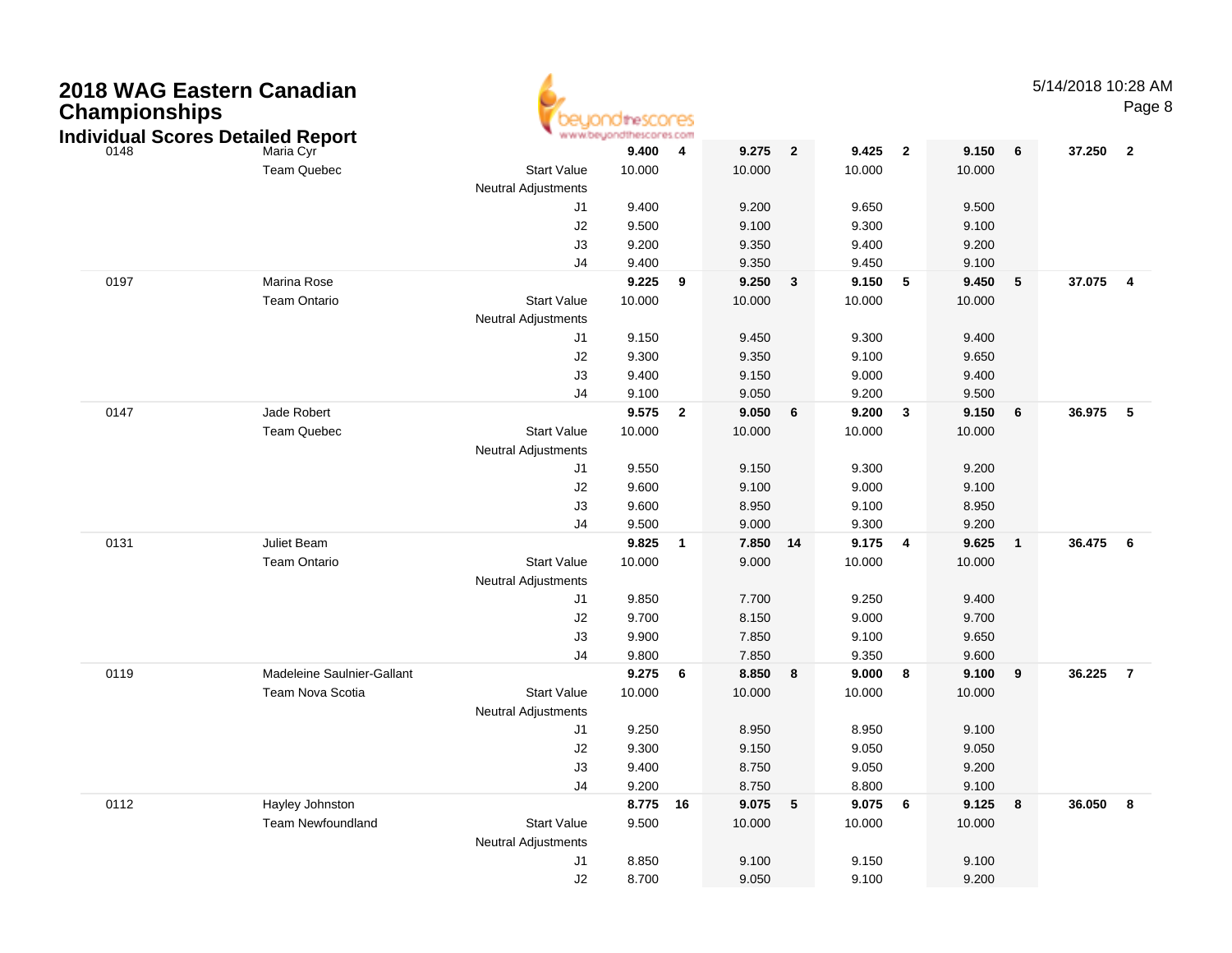

5/14/2018 10:28 AMPage 9

|      | alvidual Ocol co Detailed Report | J3                         | 8.900  |    | 9.150    |                | 9.000    |    | 9.150    |                |           |    |
|------|----------------------------------|----------------------------|--------|----|----------|----------------|----------|----|----------|----------------|-----------|----|
|      |                                  | J <sub>4</sub>             | 8.600  |    | 8.900    |                | 9.050    |    | 8.900    |                |           |    |
| 0149 | Rosalie Simard                   |                            | 9.300  | 5  | 9.100    | $\overline{4}$ | 8.600 13 |    | 9.000    | 13             | 36.000    | 9  |
|      | Team Quebec                      | <b>Start Value</b>         | 10.000 |    | 10.000   |                | 10.000   |    | 10.000   |                |           |    |
|      |                                  | Neutral Adjustments        |        |    |          |                |          |    |          |                |           |    |
|      |                                  | J1                         | 9.300  |    | 9.100    |                | 8.700    |    | 8.900    |                |           |    |
|      |                                  | J2                         | 9.200  |    | 9.000    |                | 8.600    |    | 8.900    |                |           |    |
|      |                                  | J3                         | 9.300  |    | 9.150    |                | 8.600    |    | 9.100    |                |           |    |
|      |                                  | J4                         | 9.500  |    | 9.100    |                | 8.600    |    | 9.300    |                |           |    |
| 0150 | Saskia Fiske-Casault             |                            | 9.125  | 13 | 8.675 11 |                | 7.900 16 |    | 9.550    | $\overline{2}$ | 35.250    | 10 |
|      | Team Quebec                      | <b>Start Value</b>         | 9.500  |    | 10.000   |                | 9.200    |    | 10.000   |                |           |    |
|      |                                  | Neutral Adjustments        |        |    |          |                |          |    |          |                |           |    |
|      |                                  | J1                         | 9.050  |    | 8.650    |                | 7.550    |    | 9.550    |                |           |    |
|      |                                  | J2                         | 9.200  |    | 8.550    |                | 8.100    |    | 9.450    |                |           |    |
|      |                                  | J3                         | 9.000  |    | 8.800    |                | 8.300    |    | 9.650    |                |           |    |
|      |                                  | J4                         | 9.200  |    | 8.700    |                | 7.700    |    | 9.550    |                |           |    |
| 0111 | Sarah Kennedy                    |                            | 8.450  | 17 | 8.775 10 |                | 8.700 11 |    | 9.100    | 9              | 35.025 11 |    |
|      | <b>Team Newfoundland</b>         | <b>Start Value</b>         | 9.500  |    | 10.000   |                | 10.000   |    | 10.000   |                |           |    |
|      |                                  | <b>Neutral Adjustments</b> |        |    |          |                |          |    |          |                |           |    |
|      |                                  | J1                         | 8.400  |    | 8.800    |                | 8.800    |    | 9.100    |                |           |    |
|      |                                  | J2                         | 8.500  |    | 8.750    |                | 8.700    |    | 8.900    |                |           |    |
|      |                                  | J3                         | 8.600  |    | 8.850    |                | 8.600    |    | 9.100    |                |           |    |
|      |                                  | J4                         | 8.200  |    | 8.450    |                | 8.700    |    | 9.200    |                |           |    |
| 0105 | Alexa Melanson                   |                            | 8.925  | 15 | 7.800 15 |                | 8.900    | 10 | 9.025    | 11             | 34.650 12 |    |
|      | <b>Team New Brunswick</b>        | <b>Start Value</b>         | 10.000 |    | 9.700    |                | 10.000   |    | 10.000   |                |           |    |
|      |                                  | <b>Neutral Adjustments</b> |        |    |          |                |          |    |          |                |           |    |
|      |                                  | J1                         | 8.950  |    | 8.050    |                | 8.900    |    | 9.050    |                |           |    |
|      |                                  | J2                         | 9.000  |    | 7.700    |                | 8.550    |    | 8.850    |                |           |    |
|      |                                  | J3                         | 8.900  |    | 7.600    |                | 8.900    |    | 9.200    |                |           |    |
|      |                                  | J4                         | 8.900  |    | 7.900    |                | 8.900    |    | 9.000    |                |           |    |
| 0120 | Elianna d'Entremont              |                            | 9.225  | 9  | 7.875 13 |                | 8.400 15 |    | 8.925 14 |                | 34.425 13 |    |
|      | Team Nova Scotia                 | <b>Start Value</b>         | 9.800  |    | 9.200    |                | 9.500    |    | 10.000   |                |           |    |
|      |                                  | <b>Neutral Adjustments</b> |        |    |          |                |          |    |          |                |           |    |
|      |                                  | J1                         | 9.300  |    | 7.900    |                | 8.400    |    | 9.100    |                |           |    |
|      |                                  | J2                         | 9.200  |    | 8.000    |                | 8.300    |    | 9.000    |                |           |    |
|      |                                  | J3                         | 9.200  |    | 7.850    |                | 8.400    |    | 8.850    |                |           |    |
|      |                                  | J <sub>4</sub>             | 9.250  |    | 7.800    |                | 8.650    |    | 8.750    |                |           |    |
| 0121 | Hanna Murphy                     |                            | 9.250  | 8  | 8.425 12 |                | 7.700 17 |    | 9.025 11 |                | 34.400 14 |    |
|      | <b>Team Nova Scotia</b>          | <b>Start Value</b>         | 9.800  |    | 10.000   |                | 10.000   |    | 10.000   |                |           |    |
|      |                                  | <b>Neutral Adjustments</b> |        |    |          |                |          |    |          |                |           |    |